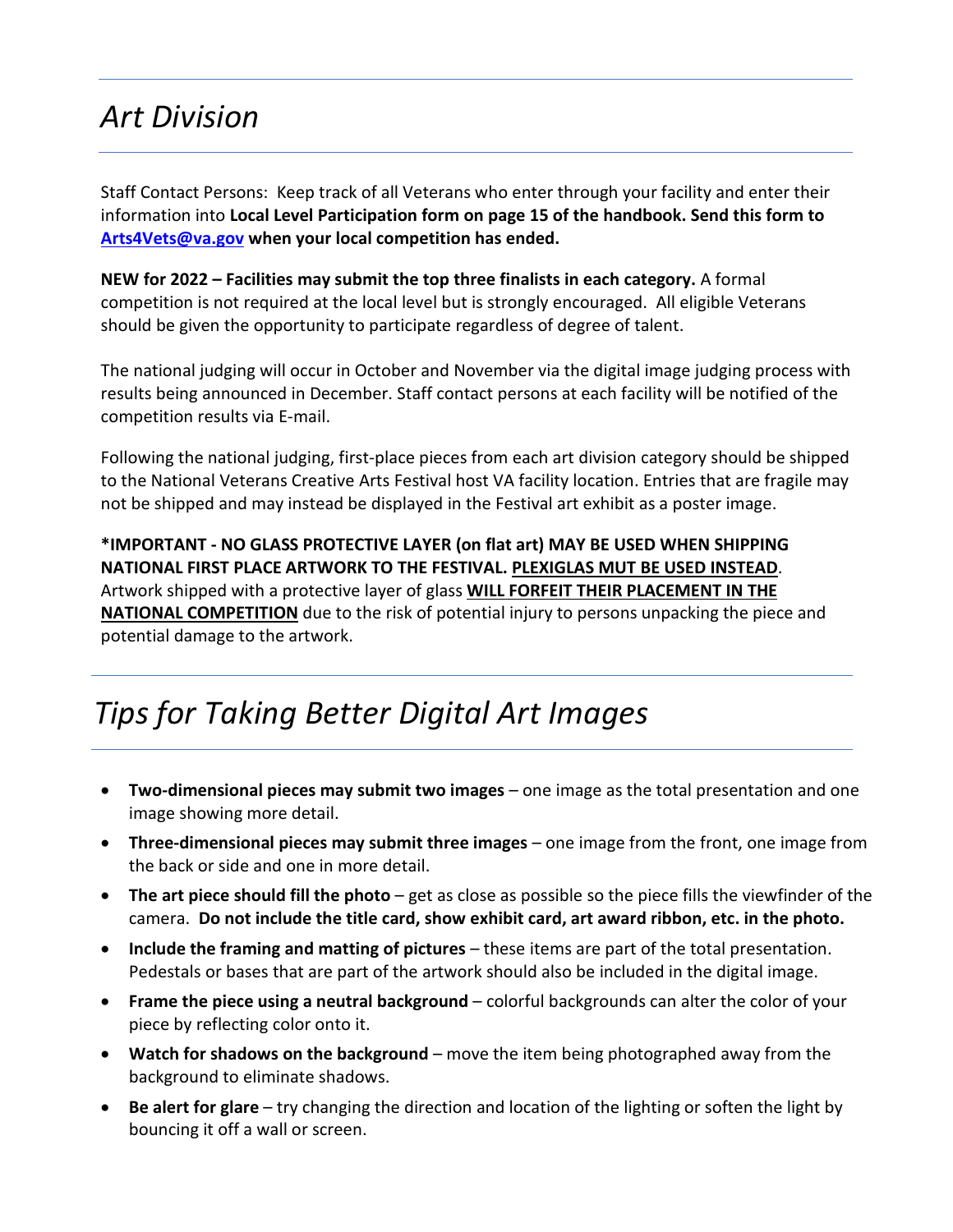# *Art Division Rules*

- 1. Veterans need to communicate (as early as January 2022) with their local VA facility to find out their local competition deadline date.
- 2. **NEW for 2022 Facilities may submit the top three finalists in each category.** A formal competition is not required at the local level but is strongly encouraged. All eligible Veterans should be given the opportunity to participate regardless of degree of talent.
- 3. All artwork entered (except for the Military Combat Experience) must have been **completed/photographed after October 1, 2021**. Artwork submitted in a prior year in any form of completion may not be entered again.
- 4. Complete the art entry form with detail about the mediums and techniques used. This information is crucial to the judging process and is shared with the judges. Do not include Veteran diagnosis information or personal statements in the mediums/techniques section. This information is not part of the judging process unless submitting an entry into Military Combat Experience, Group Art, or the Special Recognition categories in which case a separate write-up is required.
- 5. All art entries must be created solely by the Veteran and/or Veterans submitting the art entry.
- 6. Reproductions of another artist's original two-dimensional artwork, photographs, or computergenerated art (including inkjet, Giclee and other types of reproduction methods) will not be accepted. The use of Giclee is only acceptable in the following categories: Printmaking, Black and White Photography, Color Photography and Digital Art.
- 7. All two-dimensional artwork must be exhibition ready (ready to hang for display).
- 8. If an entry contains a craft kit, it must go into a craft kit category unless otherwise stated in the category definitions (for example: soapstone carving kits go into the carving category).
- 9. GUNS, BLADES, KNIVES or other WEAPONS will **not** be accepted due to VA regulations banning these items from VA facilities.
- 10. No one Veteran will be allowed to enter more than three art categories and one group category in the art division.
- 11. Dipped art, and puzzles (including puzzle kits) will not be accepted.
- 12. Two electronic jpeg images may be submitted for each two-dimensional entry. Please include one image of the art entry in its entirety and one image of the art entry in more detail. **(Optimal image file size is 1 MB.)**
- 13. Three electronic jpeg images for each three-dimensional entry will be accepted. Please include one image from the front of the art entry in its entirety, one image from the back or side of the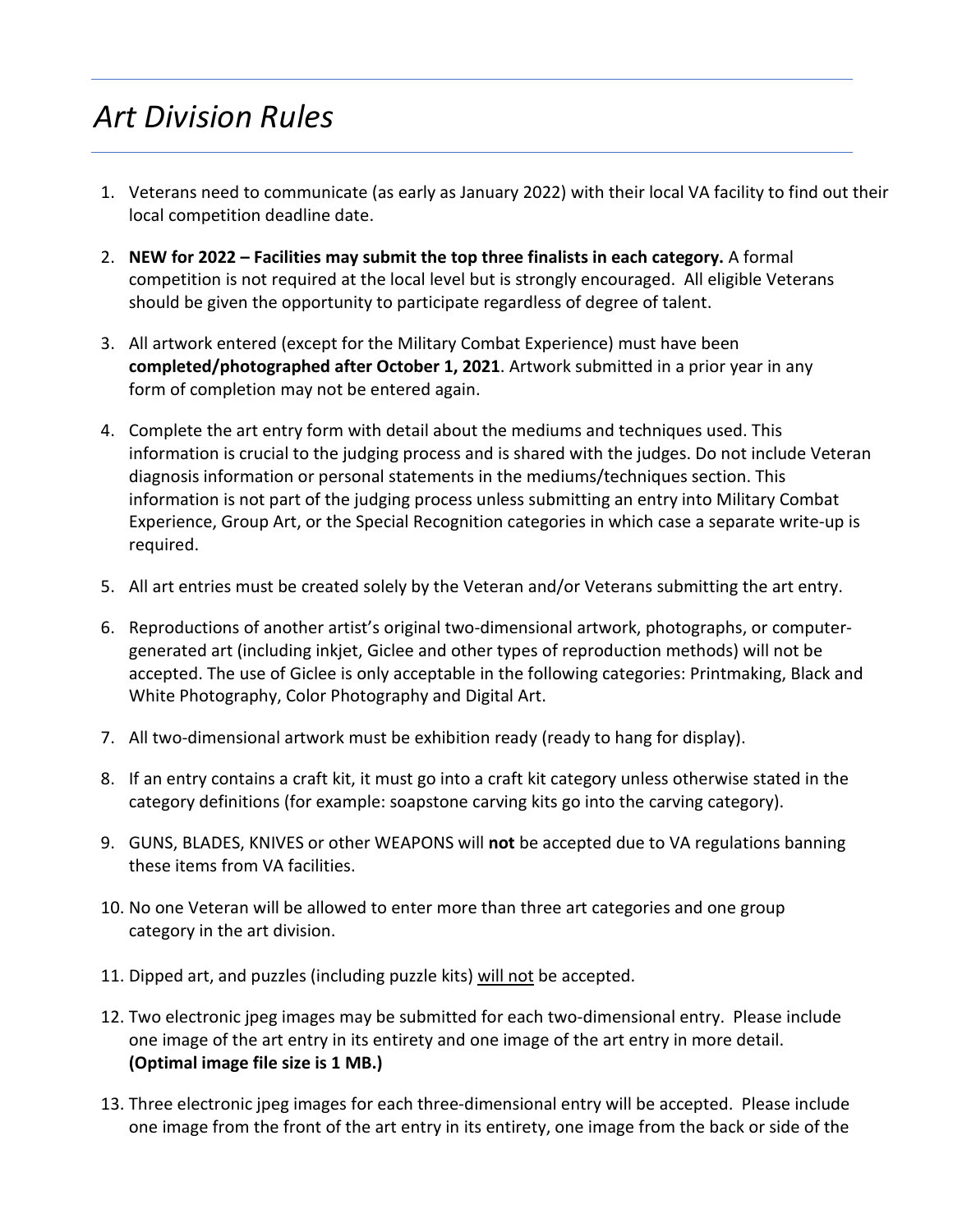art entry in its entirety, and one image of the art entry close up in more detail. **(Optimal image file size is 1 MB.)**

14. Sets in the fine arts and applied arts may contain **no more than three pieces**. Chess sets are an exception. The pieces must relate to one another in an obvious way to the judges in order to be classified as a set. **No sets** are allowed in the kit categories, unless a single kit contains a set such as a set of suncatcher Christmas ornaments in which case, no more than 3 pieces may be submitted for judging.

Further clarification of sets:

- Examples of two-dimensional sets are diptychs, triptychs, or series—no more than three separate pieces of artwork that are clearly intended to be displayed together as ONE PIECE with equal size and framing. Imagery/content must relate to each other in clear and obvious way.
- Three-dimensional sets must relate to each other in an obvious way and may contain no more than three pieces for judging purposes.
- 15. Entries that include personal collections such as spoons, medals, or coins (where the content of the entry is not created by the Veteran) will not be accepted.
- 16. Entries that are first-place national competition winning pieces MUST be fully assembled when shipped. Diorama's will not be shipped. These art pieces will be displayed in poster form during the Festival art exhibit.
- 17. **Artwork Size Restrictions** Each national art entry must be able to fit into **one box**. The box can be up to 150 lbs., up to 165 inches in length and girth combined. Length cannot exceed 108 inches. To measure packages use the following formula: **length + 2x width + 2x height**

**Step 1.** Determining Length - Measure the longest side of the package, rounding to the nearest inch. This is your length.

**Step 2.** Determining Girth (2x Width + 2x Height). Measure the width of the package, rounding to the nearest inch. Multiply this number by 2. Measure the height of the package, rounding to the nearest inch. Multiply this number by 2. Add these two numbers together. This is your girth.

**Step 3.** Add the length and the girth together. This is your package measurement.

### *\*Entries that exceed the weight and measurements indicated above will be disqualified.*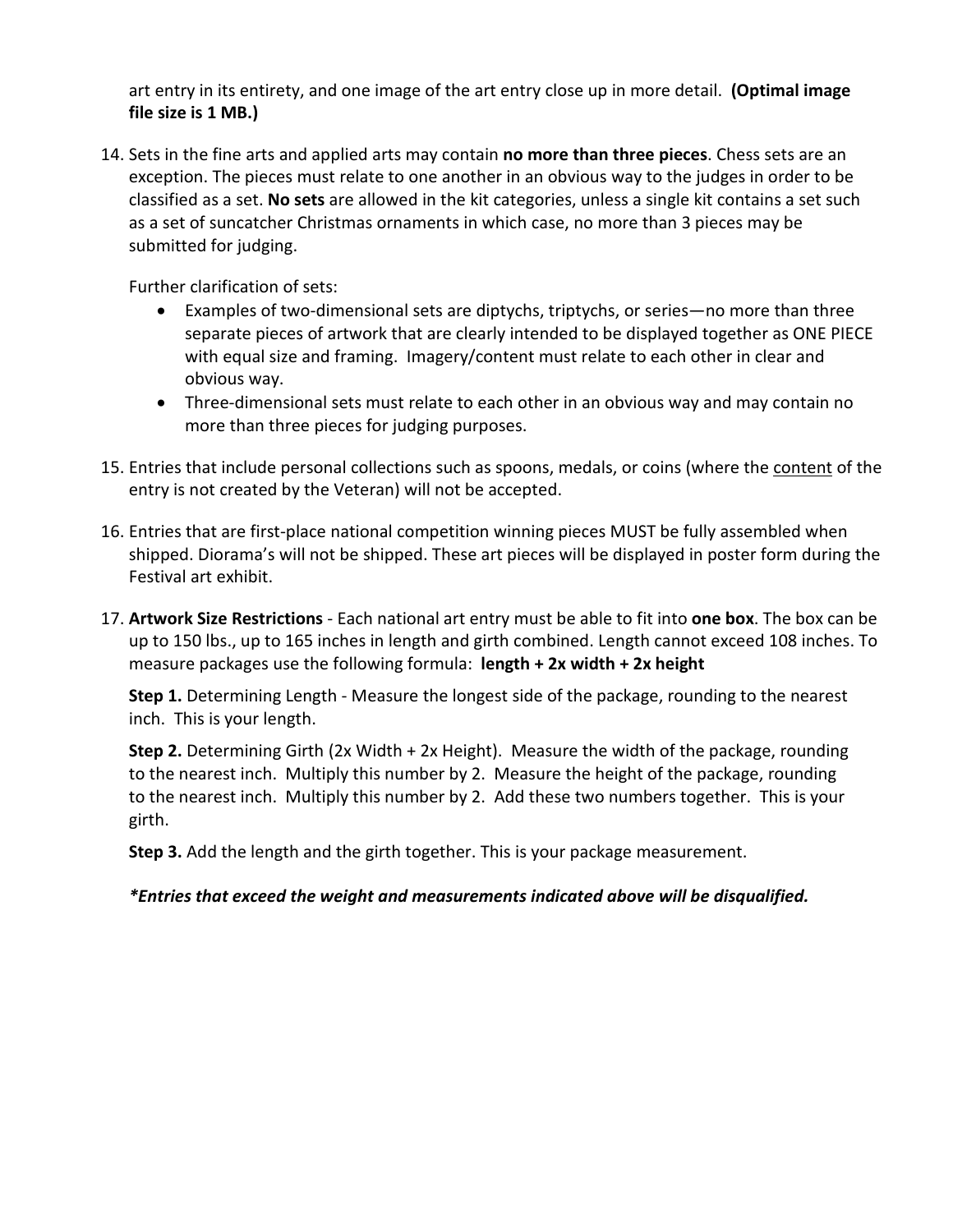# *Fine Art Categories & Military Combat Experience*

- **1. Acrylic Painting** The creation of original work by applying acrylic paint to a surface. The surface is not limited to canvas; it can be on wood, plaster, leather, metal, glass, etc.
- **2. Oil Painting** The creation of original work by applying oil paint, oil sticks, or oil pastels to a surface. The surface is not limited to canvas; it can be on wood, plaster, leather, metal, etc. Encaustic painting should be entered into this category.
- **3. Watercolor** The creation of work using watercolor paint. The surface is not limited to canvas; it can be on wood, plaster, leather, metal, etc.
- **4. Monochromatic Drawing** A monochromatic drawing consists of lines that use a *single* color and shades of that color that may be done using pencil, ink, charcoal, etc. Any use of additional color should be entered into colored drawing.
- **5. Colored Drawing** A colored drawing consists of lines of two or more colors and may be done using colored pencils, markers, etc.
- **6. Pastels** An art medium in the form of a stick, consisting of pure powder pigment and a binder. A pastel is usually a painting rather than drawing because the color is applied in masses rather than lines. *Note:* Oil pastels should be entered into the Oil Painting category.
- **7. Sculpture** Art created by shaping, combining, modeling or casting materials such as plastic, clay, textiles, wax or polymers into a work of art. They may be free standing or relief. *Note:* Carved sculptures should be entered into the Carving category, metal sculptures should be entered into the Metalwork category, and glass sculptures should be entered in the Glasswork category.
- **8. Pyrography** A design burned into a surface by using wood burning tools. **The design must be original.** This process is typically done on wood but can also be done on leather and other surfaces. If transfers or tracings are used, the piece must be entered in the Transfer/Engraving Art Kit category.
- **9. Printmaking** A multiple-replica (more than one copy or print) art form. It consists of an original print or proof from a master plate created through such processes as lithography, etching, woodcut, engraving, etc. Computer graphics must be entered into Digital Art category.
- **10. Pottery** A **functional** piece of fired ceramic ware (bowl, vase, pot, etc.) The form can be wheel-thrown or hand-built, not slip cast in a mold. Porcelain is included in this category. Slip cast ceramics belong in Glazed or Stained/Painted ceramics categories. Sculptural clay pieces should be entered into the Sculpture category.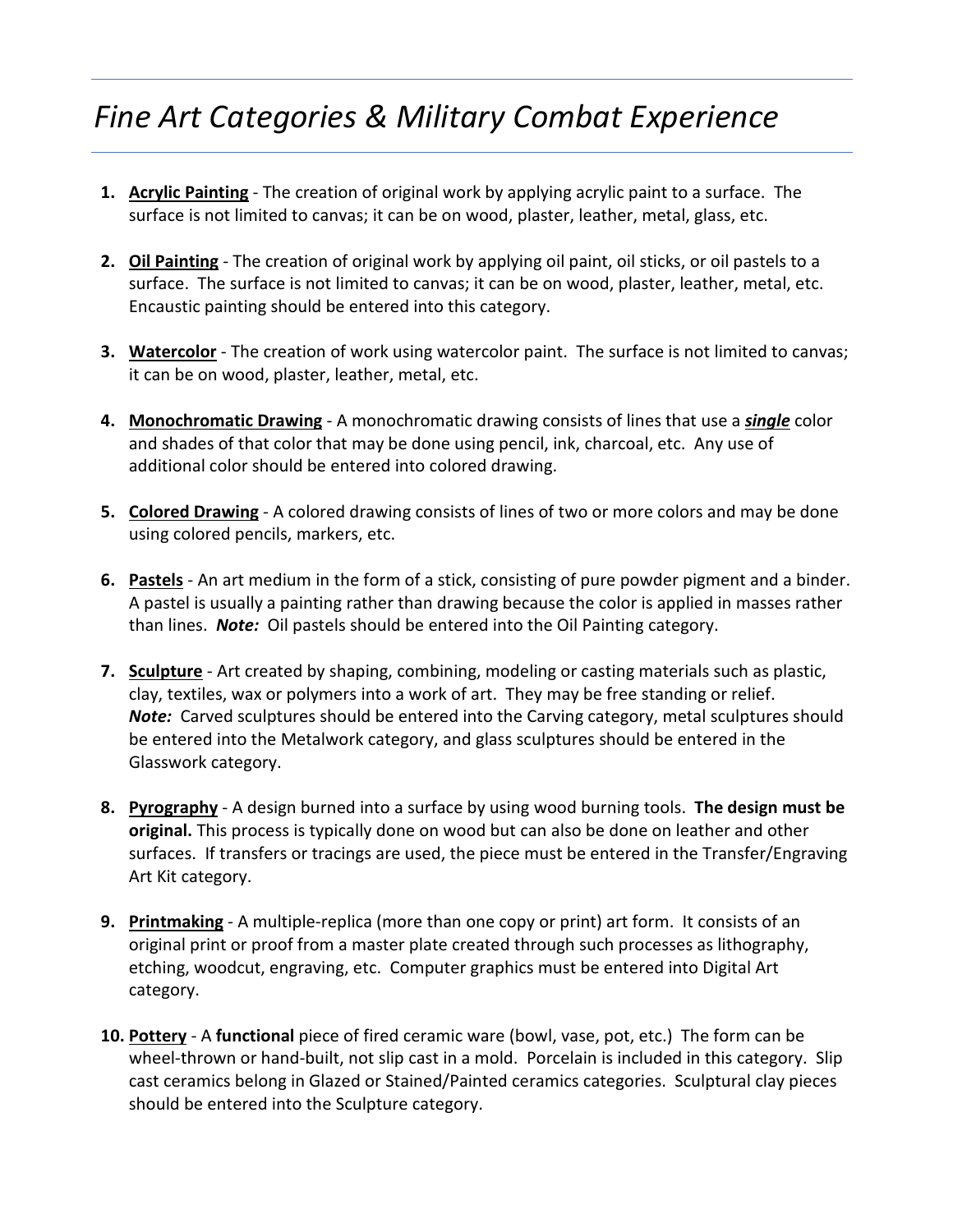- **11. Black and White Photography** A monochromatic photograph using black and white and varying [shades of grey](http://en.wikipedia.org/wiki/Grayscale) or sepia tones. Photographs must be mounted and framed. This category includes both film and digital forms of photography. Sepia and other tonal prints such as cyanotypes (blueprints) should be submitted into this category.
- **12. Color Photography** A color photograph. Photographs must be mounted and framed. This category includes both film and digital forms of photography.
- **13. Digital Art** Art that was completely created using digital technology. The work is created entirely through software or applications. All original entries must be printed, mounted and framed to qualify for this competition. It is **required** that in addition to listing the software programs or applications used, techniques must also be detailed in the "mediums/techniques used" section of the entry form. **Use of Photoshop is only allowed if the application is used to wholly create an original piece, not to modify photography. Animation and videos will be disqualified**. \***Note:** Digitally enhanced/edited photography should not be entered into this category. Photography that has been digitally enhanced/edited should be entered into either the Black and White Photography category or the Color Photography category.
- **14. Military Combat Experience** The medium used must be a fine art or applied art medium. Unlike the other art categories, there are NO restrictions as to when the artwork was created however entries submitted previously into this category are not eligible to compete.

To enter this category there are **four requirements**:

- **A Word document containing a typed statement/narrative** (25 to 225 words) composed by the Veteran and/or his VA staff contact person explaining how the art relates to the Veteran's wartime experience. **Entries submitted without a write-up will not be judged.**  *Judging for this category equally takes into consideration the written narrative as well as the skill involved in the artwork.*
- The Veteran must have experienced combat duty during World War II, Korean War, Vietnam, Gulf War, Grenada, Panama, Kosovo, Somalia and other recognized combats or current combat operations.
- The artwork must **relate to the Veteran's personal experience in that war or conflict** but does not need to be a graphic representation of that combat experience.
- Consent forms 10-3203 and 10-5345 (included in this handbook) must be signed and dated by the Veteran. The staff contact person submitting the entry for the Veteran should safeguard the signed consent forms at their VA facility.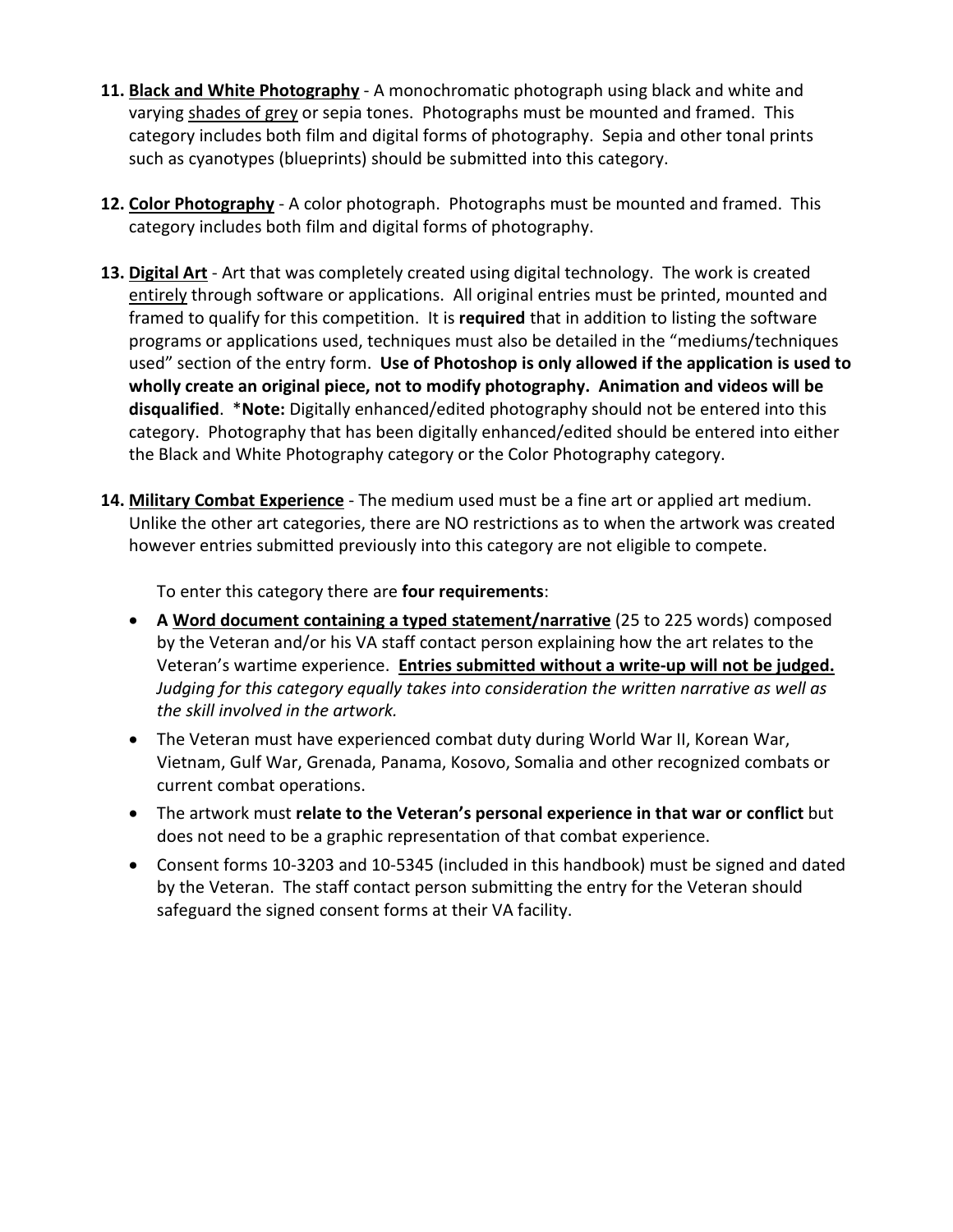# *Applied Art Categories & Group Art Category*

- **15. Glazed Ceramics** Clay pieces formed by pouring slip in a mold, bisque fired, and then finished with the application of glaze(s) and fired. Entries that contain bisque pieces that are painted and/or stained, as well as glazed, are to be entered into the painted ceramic category.
- **16. Stained or Painted Ceramics** Clay pieces formed by pouring slip in a mold, fired into bisque ware and finished with the application of stains or paints. **If firing is the last step when creating your piece, the piece must be entered into Glazed Ceramics.** Ceramics using both painting and glazing techniques should be entered into the stained or painted ceramics category.
- **17. Woodworking** This refers to pieces constructed of wood that may have a **functional/useful** purpose, such as a jewelry box, a chess set, a clock, etc. **Wood lathe work or wood turning is included in this category.**
- **18. Carving Decorative** art achieved by carving away unwanted materials from an original piece of material. It may be relief or in the round. Material used includes stone, wood, ivory and other hard substances. *Note: Soapstone carving kits are to be included in this category.*
- **19. Jewelry (not beads)** Jewelry pieces made through casting, channeling, lost-wax, wire wrapping, etc. Jewelry incorporating beads should be entered in the Beadwork category.
- **20. Crocheting/Knitting** The use of yarn or thread and a crochet hook, knitting needles or nifty knitters to create a pattern/design and is often a useful object.
- **21. Mosaic** The art of decoration with small pieces of colored glass, tile, stone or other hard material used to create a pattern or picture. Wood intarsia and marquetry are included in this category.
- **22. Collage** An artistic collage work may include newspaper clippings, ribbons, bits of colored or hand-made papers, portions of other artwork, photographs, and such, glued to a surface. Collage is two dimensional. Scrapbooks are not allowed.
- **23. Assemblage** A form of sculpture comprised of "found" objects arranged in such a way that they create a new piece. These objects can be anything organic or man-made. Assemblage is three dimensional. Personal collections alone (for example: coin collections, medal collections, etc.) will not be accepted. (Dioramas will not be accepted.)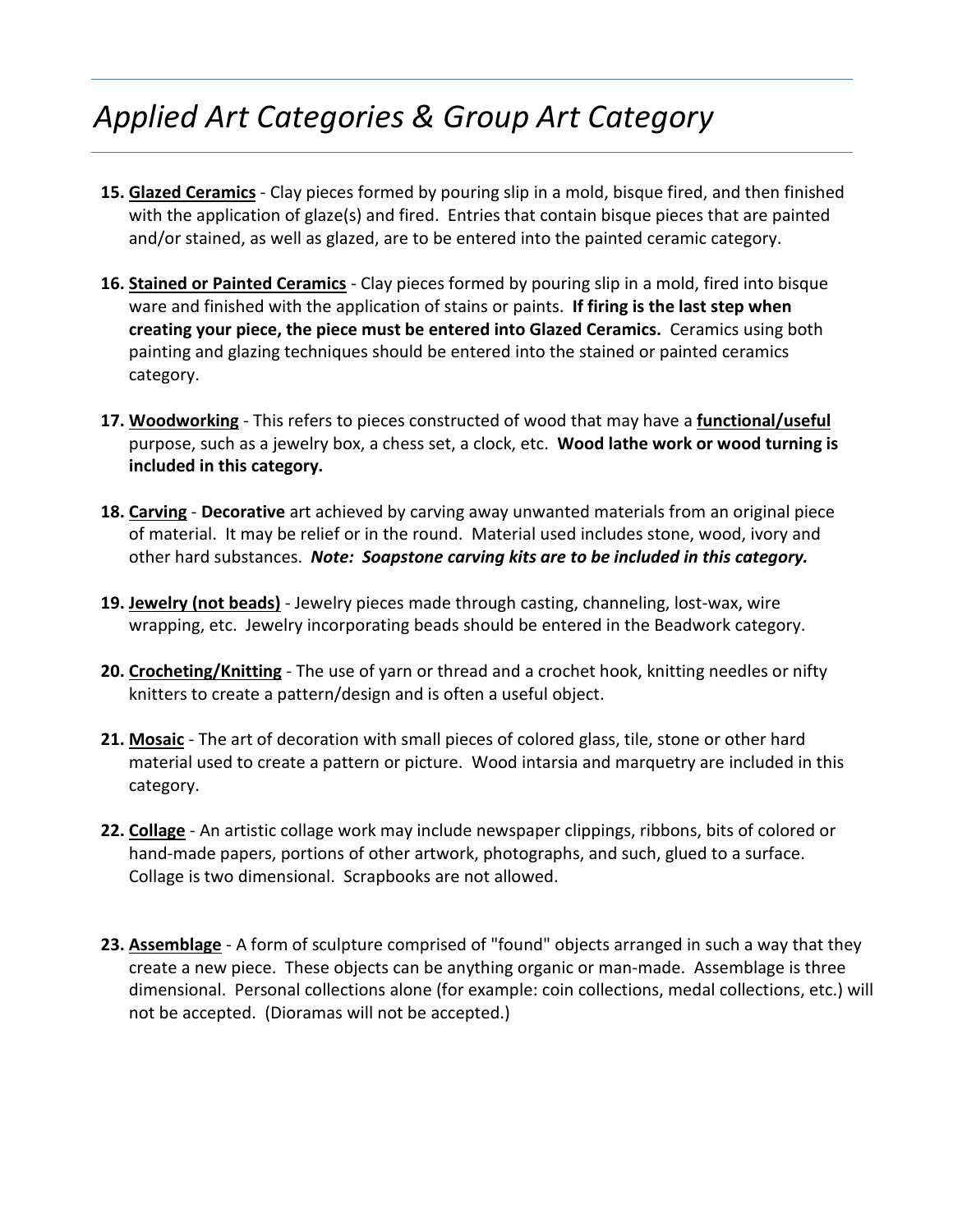- **24. Original Design in Needlework** This includes stitchery, needlepoint, quilting, sewing a garment, soft sculpture, embroidery, cross stitch, and crewelwork, etc. These are *original designs created and completed entirely by the Veteran* that are usually worked on fabric (occasionally leather) with a needle to create a finished piece. It may be flat or threedimensional. Pre-printed patterns on the fabric, the use of commercial patterns, charts or graphs should be entered in the Fabric Art Kit category or Needlework Kit category.
- **25. Original Design in Fiber Arts** The use of a substance that can be separated into threadlike parts to create an **original** design in latch hook, rug punching, string art, basketry or weaving. Pre-printed patterns on the fabric, the use of commercial patterns, charts or graphs would be in the Latch Hook Kit category, Fabric Art Kit category, or Needlework Kit category.
- **26. Knotting** Lacework made by knotting cords, thread or other fibers. Beads, shells or other decorative materials may be used. Macramé and fly tying are examples of techniques that are in the knotting category. Tatting is included in this category.
- **27. Leather Stamping** Involves the use of shaped implements (stamps) to create an imprint onto a [leather](http://en.wikipedia.org/wiki/Leather) surface, often by striking the stamps with a [mallet.](http://en.wikipedia.org/wiki/Mallet) Pre-cut leather pieces may be used. Kits are not accepted in this category. Kits that contain stamping should be entered into the Leather Kit category.
- **28. Leather Carving/Tooling** Uses metal implements to compress moistened [leather](http://en.wikipedia.org/wiki/Leather) in such a way as to give a three dimensional appearance to a two dimensional surface. Pre-cut leather pieces may be used. The main tools used to "carve" leather include: Swivel knife, veiner, beveler, pear shader, seeder, cam, and backgrounder. The swivel knife is held like a pencil and dragged along the leather to outline patterns. The other tools are punch-type implements struck with a wooden or raw hide mallet. The object is to add further definition by them to the cut lines made by the swivel knife. Entries that contain both stamping and carving/tooling are to be entered into this category as well. Kits are not allowed in this category. Kits that contain leather carving/tooling should be entered into the Leather Kit category.
- **29. Metalwork** The primary material used is metal. Tooling or punching a design or transfer, or metal assembled into a three-dimensional piece for decorative purposes are included in this category. Lathe work using metal is included in this category. Copper tooling should be entered into Transfer/Engraving Art Kit category.
- **30. Glasswork** Glass is used as the primary medium. Examples would include stained glass, handblown glass, fused glass and glass etching and enameling. Commercially shaped glass items that have been painted would be in one of the Fine Arts Painting categories.
- **31. Beadwork** Beads of any kind are used to create a design. Examples would include beaded jewelry, beaded belts or other items made on a beading loom, etc.
- **32. Scroll Saw/Fretwork** Decorative open patterns cut out of wood or metal using a scroll saw and/or files.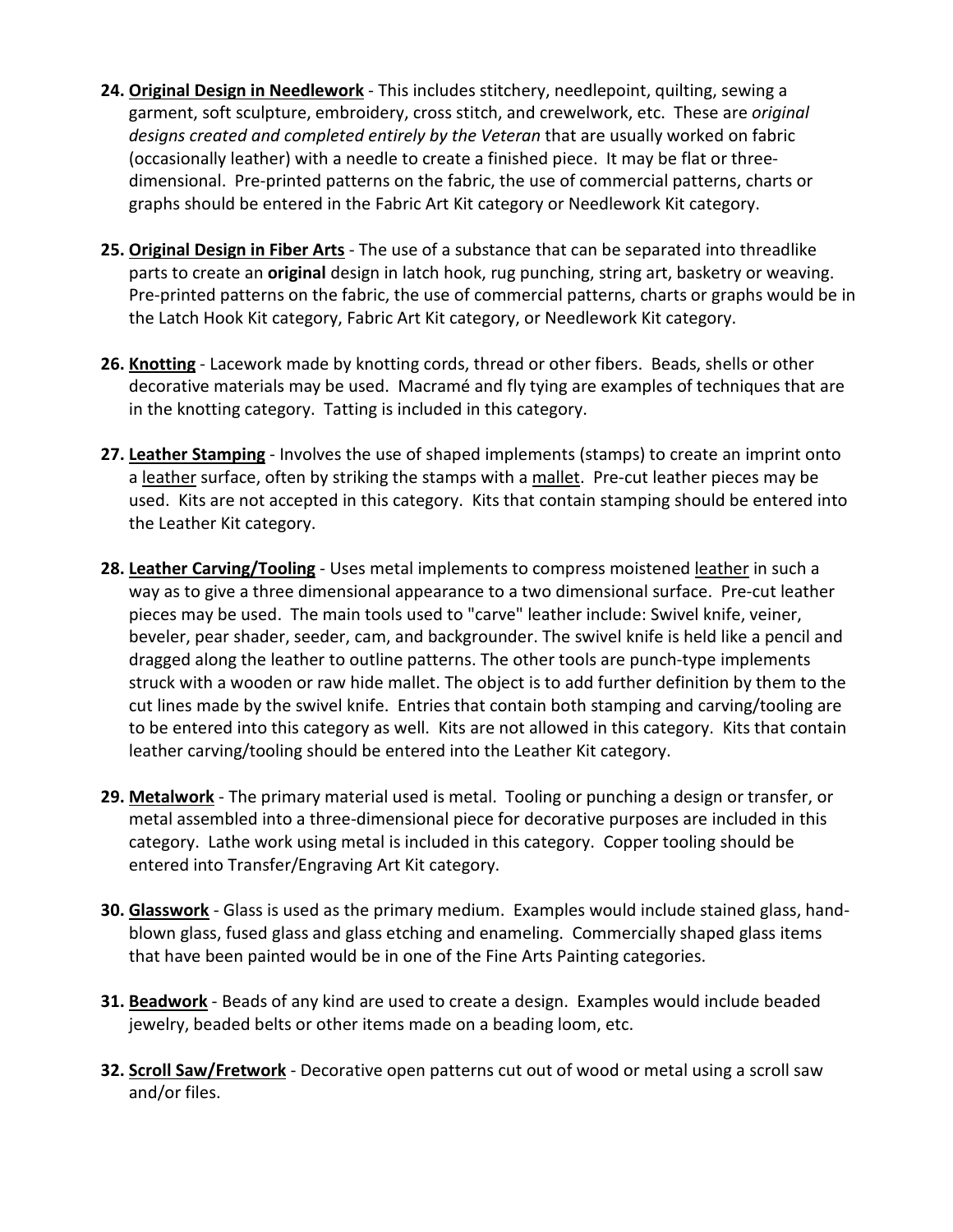- **33. Mixed Media** The distinct blending of two or more art techniques to create an object. The use of two or more **applied or fine arts** techniques (category types) in the creation of a single piece of art. *Entries in this category must include a description. The types of art techniques (category types) must be identified on the entry form. Example: Painting, Sculpture, Carving.*
- **34. Group Art Category** A single art entry created by a group of Veterans. Groups in art **are not limited in number of group members.** However no more than 5 eligible invited Veterans from the first-place national competition winning entry in the Group Art category will be funded by the Festival. *Note: Entries in this category must meet all size and weight restrictions.*

Entries in Group Art category **MUST** also include:

- **A Word document containing a typed statement/narrative** (25 to 225 words) composed by a VA staff person and/or Veteran group members explaining the creative process, goals of the group, and other helpful information. **Entries submitted without a write-up will not be judged.** *Judging for this category equally takes into consideration the typed narrative as well as the skill involved in the artwork.*
- Consent forms 10-3203 and 10-5345 (included in this handbook) must be signed and dated by the Veteran. The staff contact person submitting the entry for the Veteran should safeguard the signed consent forms at their VA facility.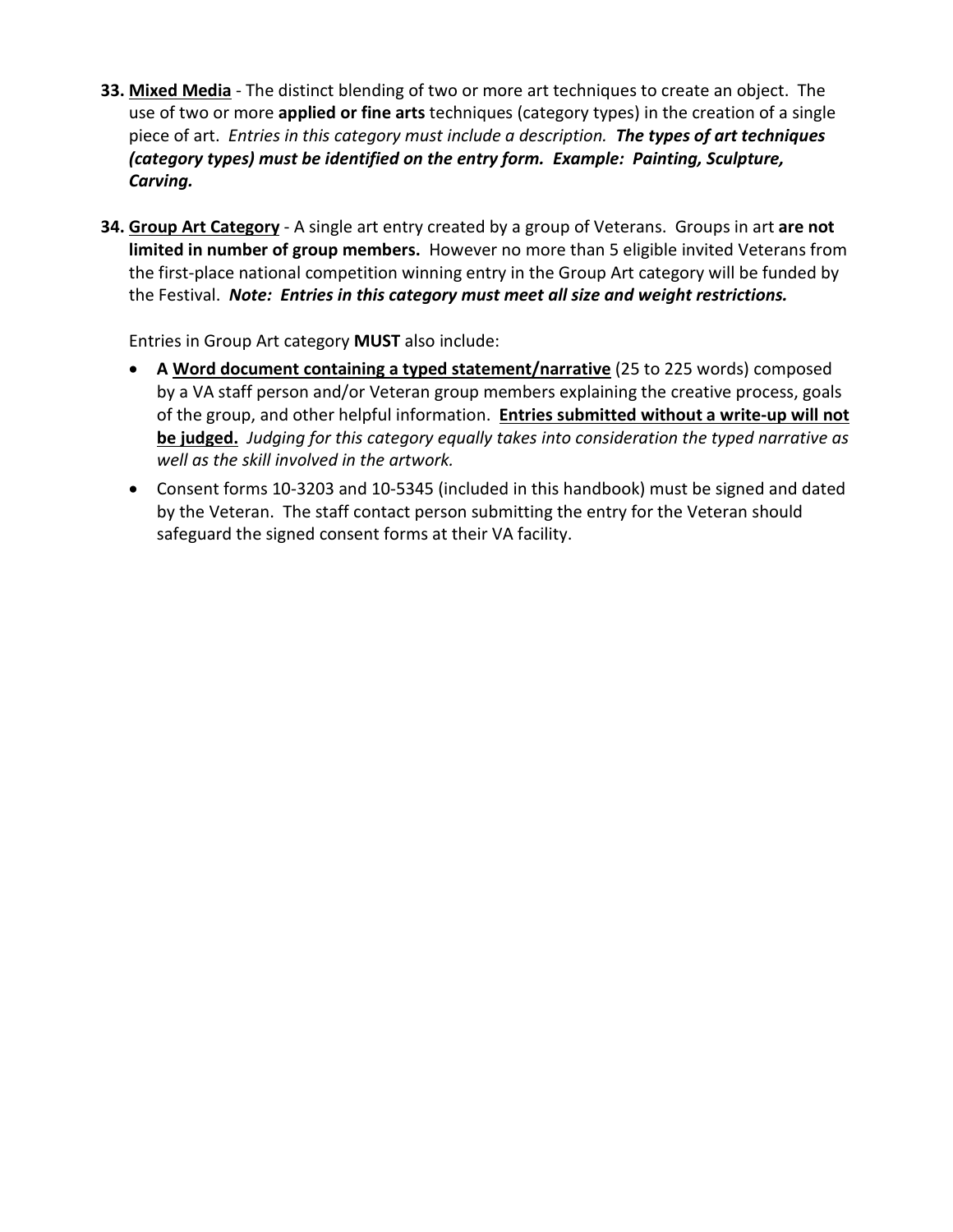# *Craft Kit, Diorama & Special Recognition Categories*

- Definition of a Kit entry: All materials needed to complete the project are supplied in the kit. Embellishments may be made to the assembled kit using non-kit items.
- Entries containing more than one kit will be disqualified (with the exception of the combined kit category).
- **35. Leather Kit** A kit that comes pre-cut, pre-punched, pre-embossed and ready to finish, stain and/or lace.
- **36. Wood Building Kit** A wood kit that has a **useful function** such as birdhouses, carousels, cup racks, spice shelves, etc.
- **37. Model Building (Plastic, Metal, Wood) Kit** Snap together, glue together, or assembled plastic, metal, and/or wood **model** kits. (Diorama's will not be accepted. The definition of a diorama is a three-dimensional representation of a display or scene.)
- **38. String Art Kit** A kit that uses string to establish a design. This category includes dream catcher kits and beading kits that DO NOT involve the use of a needle.
- **39. Latch Hook Kit** A rug kit that comes in a unit with the right amount and color of yarn in the kit and the pattern already printed on the canvas.
- **40. Craft Coloring Kit** A pre-printed design on fabric, paper, wood, canvas, rugs, etc that the Veteran fills in with colors of their choice using colored pencils, markers, paint, etc.
- **41. Figurine Painting Kit** Pre-formed plaster, plastic, metal or wood 3 dimensional figures that the Veteran paints following a separate diagram and instructions included in the kit. There are no outlines on the piece indicating color application areas.
- **42. Paint by Number Kit** Involves applying oil, acrylic, or watercolor paints to the outlined numbered areas.
- **43. Suncatcher or Sand Art Kit** Suncatchers involve the application of transparent glass stains on a pre-formed and outlined plastic shape. Sand art involves colored sand applied to pre-shaped adhesive areas.
- **44. Fabric Art Kit** A kit that includes the use of commercial patterns and fabric (cloth or yarn) to create a pre-printed pattern or design. Cut-n-tuck kits would be included in this category.
- **45. Needlework Kit** A kit that utilizes yarn or thread applied with a needle to plastic, cloth or canvas. Embroider kits, crewel kits, needlepoint kits, etc., are in this category. Pieces created from pre-printed designs, the use of commercial patterns and graphs qualify for this category. *Note: Beading kits that involve the use of a needle are to be included in this category.*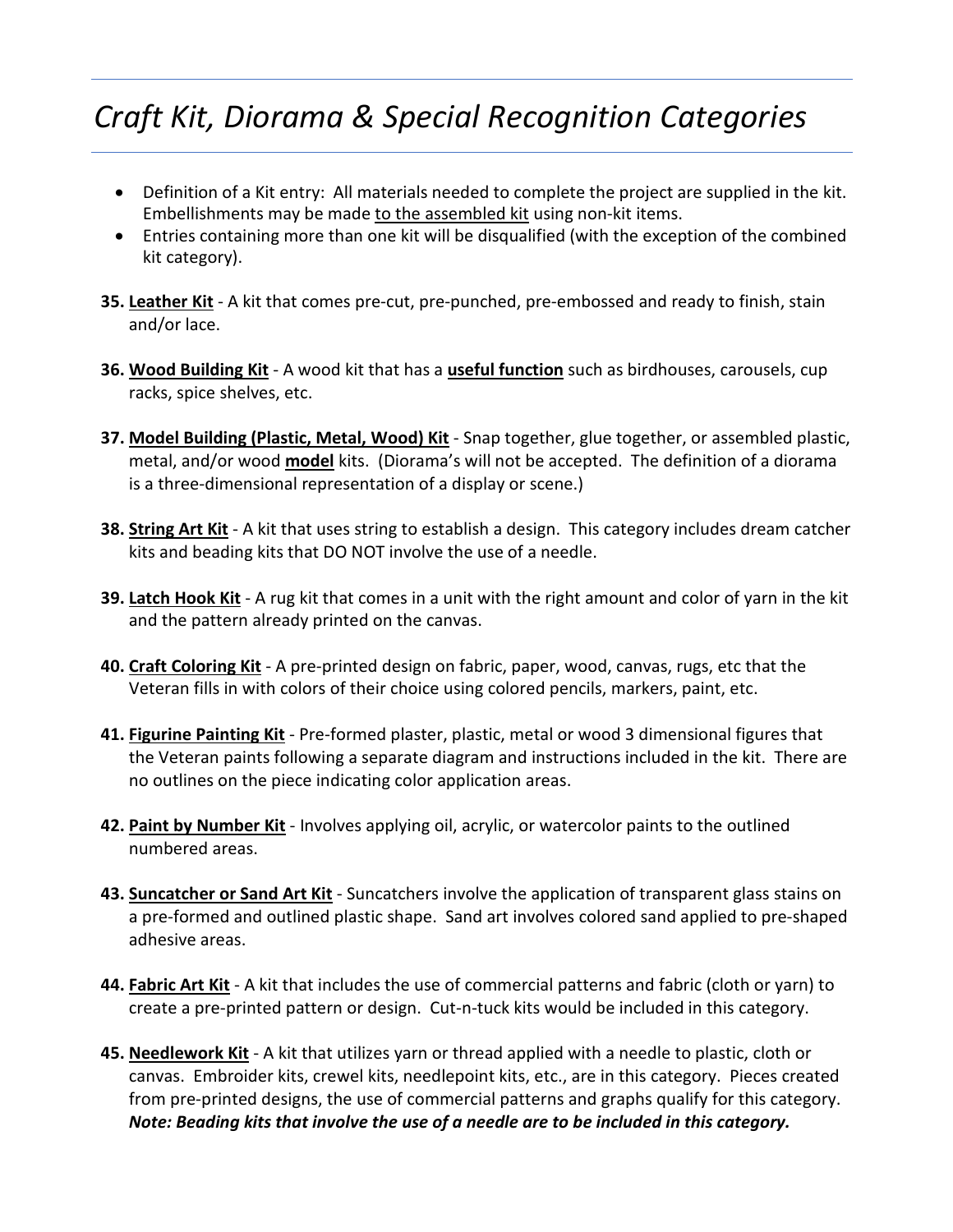- **46. Transfer/Engraving Art Kit** Copper tooling kits, foil scratch art kits and wood burning kits are included in this category which involves incising images, designs or patterns onto a surface by rubbing, scratching, burnishing, cutting or burning.
- **47. Mosaic Kit** A kit that uses small pieces of colored glass, plastic, tile, stone or other hard material to create a pre-printed pattern or picture. Woodscapes and Pixel Art would be included in this category.
- **48. Combined Kit** The integration of two or more **distinctly different** kits to create a **single** work of art. A collection of model cars or ornaments, etc. will not be accepted.
- **49. \*NEW CATEGORY: DIORAMA** A model representing a three-dimensional scene. National winning entry will not be shipped to the Festival. Winning entry will be displayed via a poster board.

### Special Recognition Categories

**The Special Recognition category of the visual arts division is divided into two separate categories.** The intent of these categories is to reinforce the concept of the arts as therapy, where an individual uses artistic expression to facilitate successful treatment outcomes. Entries and their accompanying written statement/narrative from the Veteran's VA staff contact person should focus on how the arts are used by the individual(s) to rise above severe limitations. *Judging for this category equally takes into consideration the written narrative as well as the skill involved in the artwork.* Entries submitted into the Art Special Recognition categories could be in the Fine Arts, Applied Arts, or Kits division and should be sent to **Kari Fritz, National Art Chairperson.**

- **50. Special Recognition Physical Disability** Entries that recognize individuals who exhibit creative expression through the visual arts while possessing significant *physical limitations*.
- **51. Special Recognition Mental Health Challenges** Entries that recognize individuals who exhibit creative expression through the visual arts while possessing significant *emotional or mental health challenges*.

Entries in each of the two Special Recognition categories **MUST** also include:

- **A Word document containing a typed statement/narrative** (25 to 225 words) composed by a VA staff person or the Veteran explaining why the Veteran is deserving of special recognition. **Entries submitted without a write-up will not be judged.**
- Consent forms 10-3203 and 10-5345 (included in this handbook) must be signed and dated by the Veteran. The staff contact person submitting the entry for the Veteran should safeguard the signed consent forms at their VA facility.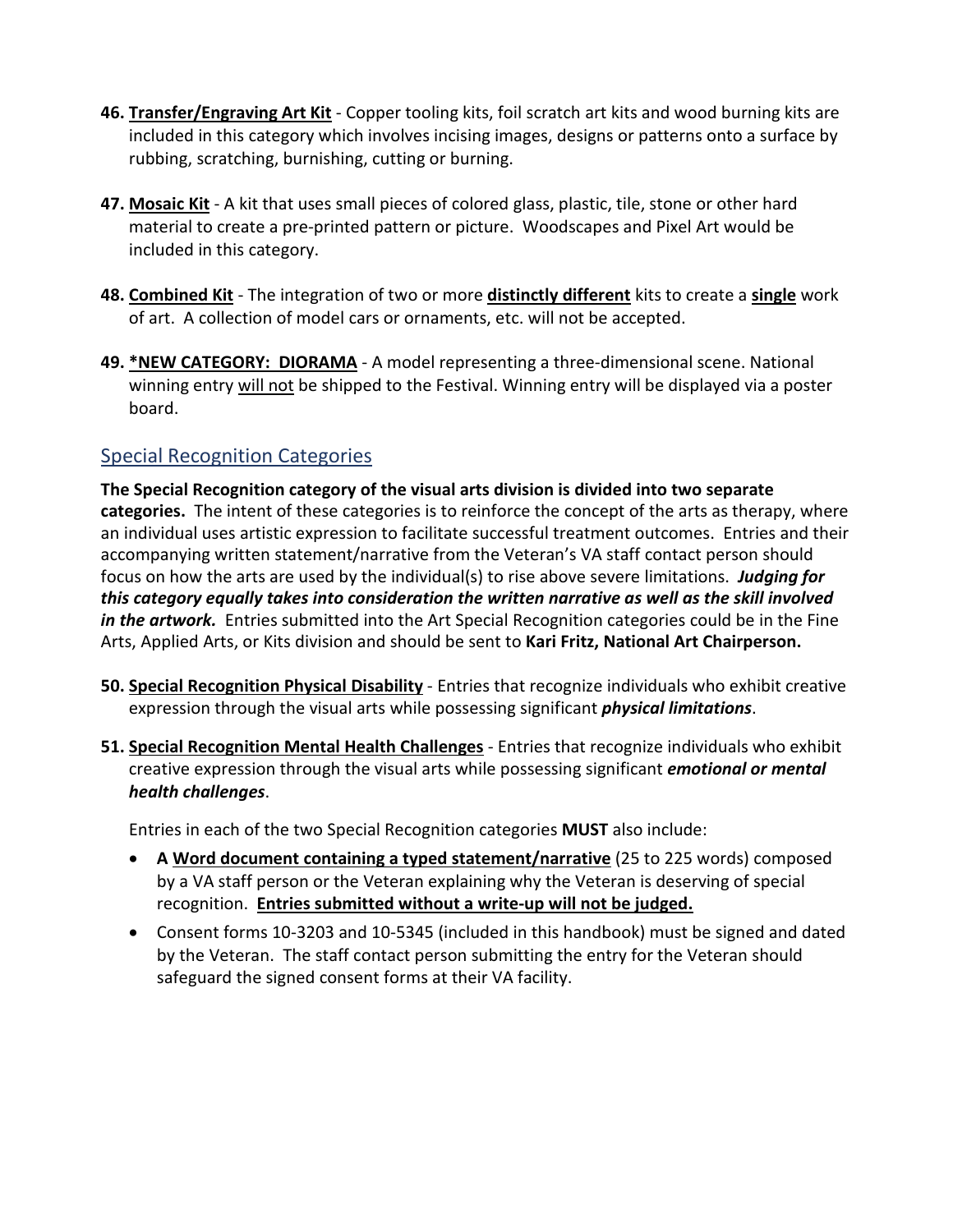# *Sample Art Judging Criteria*

- **Creativity/Originality** Exhibits creativity and expression in the design.
- **Skill** Use of materials and artistry.
- **Total Presentation** Consider the elements of art: line, space, color, form, media, texture, composition, balance, and unity. Also consider title, mounting, and framing.

Point suggestion:  $1 = poor/weak$ ,  $2 = moderate$ ,  $3 = good$ ,  $4 = strong$ ,  $5 = excellent$ 

### **Sample Art Judging Score Sheet**

| <b>Category Number and Name:</b> |  |
|----------------------------------|--|
| <b>Title of Piece:</b>           |  |

| <b>CRITERIA</b>               | <b>POINTS</b> |  |  |  |
|-------------------------------|---------------|--|--|--|
| <b>Creativity/Originality</b> |               |  |  |  |
| <b>Skill</b>                  |               |  |  |  |
| <b>Total Presentation</b>     |               |  |  |  |

#### **TOTAL SCORE:** \_\_\_\_\_\_\_\_\_

\*Note: References to diagnosis and explanations of emotional or personal content related to the entry or Veteran should not be communicated to the judges. The exception to this rule is an entry submitted into a category that require a write-up.

## *How to Submit Entries to the National Competition*

### National Competition Entry Submission Process – Arts4Vets App

Entries may be submitted **only by facility staff contact persons** to the national level of the competition using the Arts4Vets App.

Non-VA Staff from other government Veteran medical facilities will not have upload access to the Arts4Vets App and may continue submit entries in other ways. Please reach out to the National Director or division chairpersons to coordinate.

Veterans will not be able to submit their own entries through to the national level of competition or directly into the Arts4Vets App. They must work with the VA facility where they are enrolled and meet the local competition deadline dates.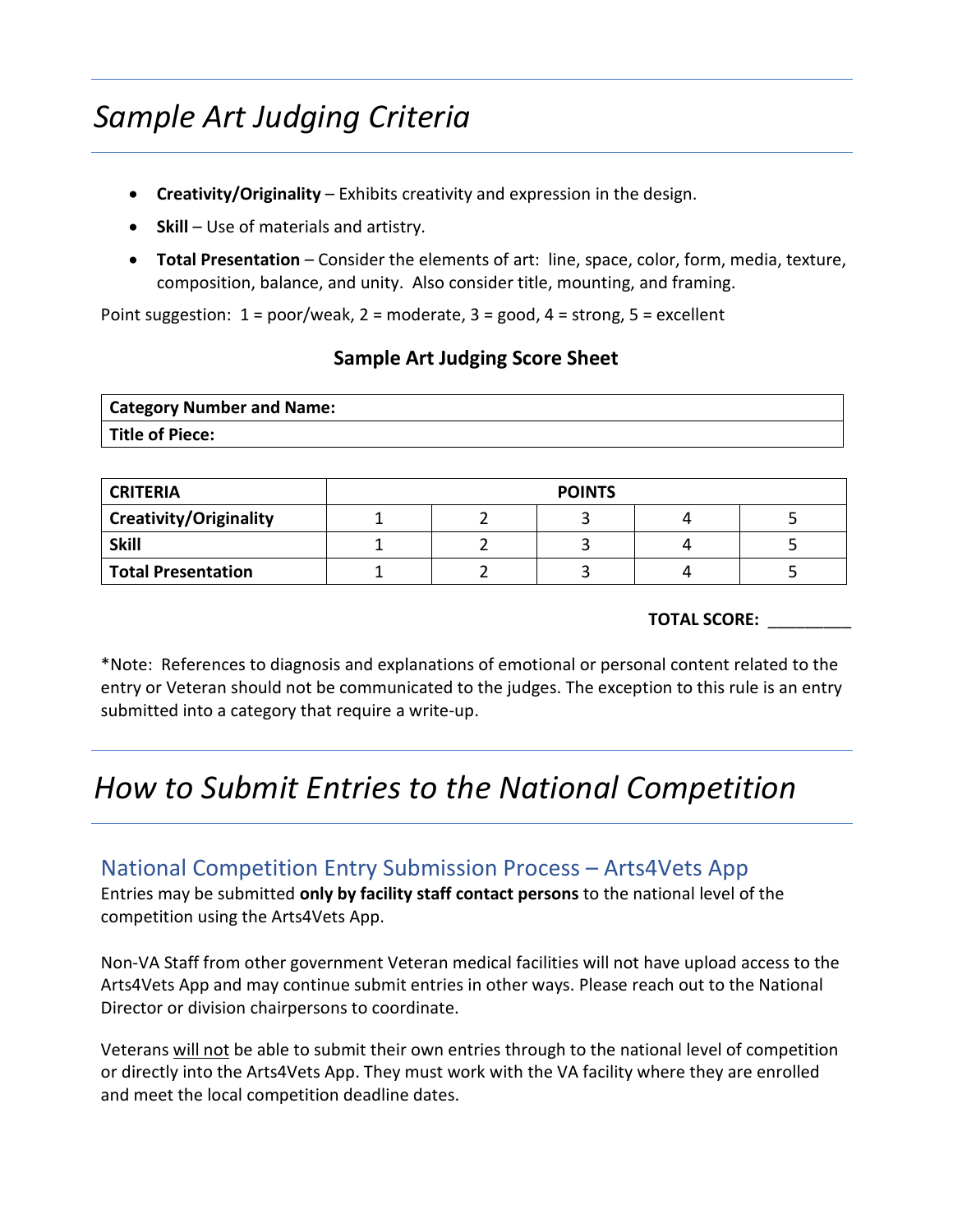# *Art Division Entry Form*

Art Sub-Division: Fine Art Applied Art Kit & Other Categories 1-14 Categories 15-33 Categories 35-51

*\*Note: Category 34-Group Art entries should use the entry form on page 29.*

| Category Number and Name:                                                                                                                                                                                                                                                                                                                       |         |        |         |  |
|-------------------------------------------------------------------------------------------------------------------------------------------------------------------------------------------------------------------------------------------------------------------------------------------------------------------------------------------------|---------|--------|---------|--|
| Title of Piece:                                                                                                                                                                                                                                                                                                                                 |         |        |         |  |
| Veteran Name:                                                                                                                                                                                                                                                                                                                                   |         |        |         |  |
| Veteran E-mail:                                                                                                                                                                                                                                                                                                                                 |         |        |         |  |
| Veteran Phone Number:                                                                                                                                                                                                                                                                                                                           |         |        |         |  |
| Size of artwork in inches:                                                                                                                                                                                                                                                                                                                      | Length: | Width: | Height: |  |
| Describe mediums and techniques used. For craft kits, please describe enhancements and<br>techniques used. Explanations of mediums/enhancements and techniques used will be shared with<br>the judges during the judging process. (Do not include Veteran diagnosis information as this will<br>not be shared with the judges in this section.) |         |        |         |  |
| Military Combat Experience entries - Indicate the various art types/media used to create the piece.                                                                                                                                                                                                                                             |         |        |         |  |
| This information is helpful to the judges during the judging process.                                                                                                                                                                                                                                                                           |         |        |         |  |
| Mixed Media category entries must list the two or more art types (category types) used.                                                                                                                                                                                                                                                         |         |        |         |  |
| Example: Painting, Sculpture, Carving, etc.                                                                                                                                                                                                                                                                                                     |         |        |         |  |
| 1.                                                                                                                                                                                                                                                                                                                                              | 2.      |        |         |  |

**File Name:** Files uploaded to the Arts4Vets App will automatically be renamed to coordinate with the entry data. For local competition purposes, it is suggested to name the files in a way that works best for the local staff contact person(s). Suggestion: Division-Cat.#-Title of piece-vet initials

**Veterans:** By submitting artwork into the competition, you are confirming the following statement is true: I confirm this art piece was completed entirely by me after October 1, 2021. I have read all the rules for the division in which I am entering and confirm that if my art piece is chosen as the national first-place winning entry, it will be exhibition ready when it is shipped to the Festival host site.

### **VA Staff Checklist:**

- Veteran meets the competition eligibility criteria
- Veteran is approved to enter the NVCA Competition as a representative of this VA facility
- Veteran has signed the necessary consent forms (10-3203 and if necessary, 10-5345)
- If this entry is chosen as the national first-place entry, it will be exhibition ready (ready to hang/display) when shipped to the Festival host site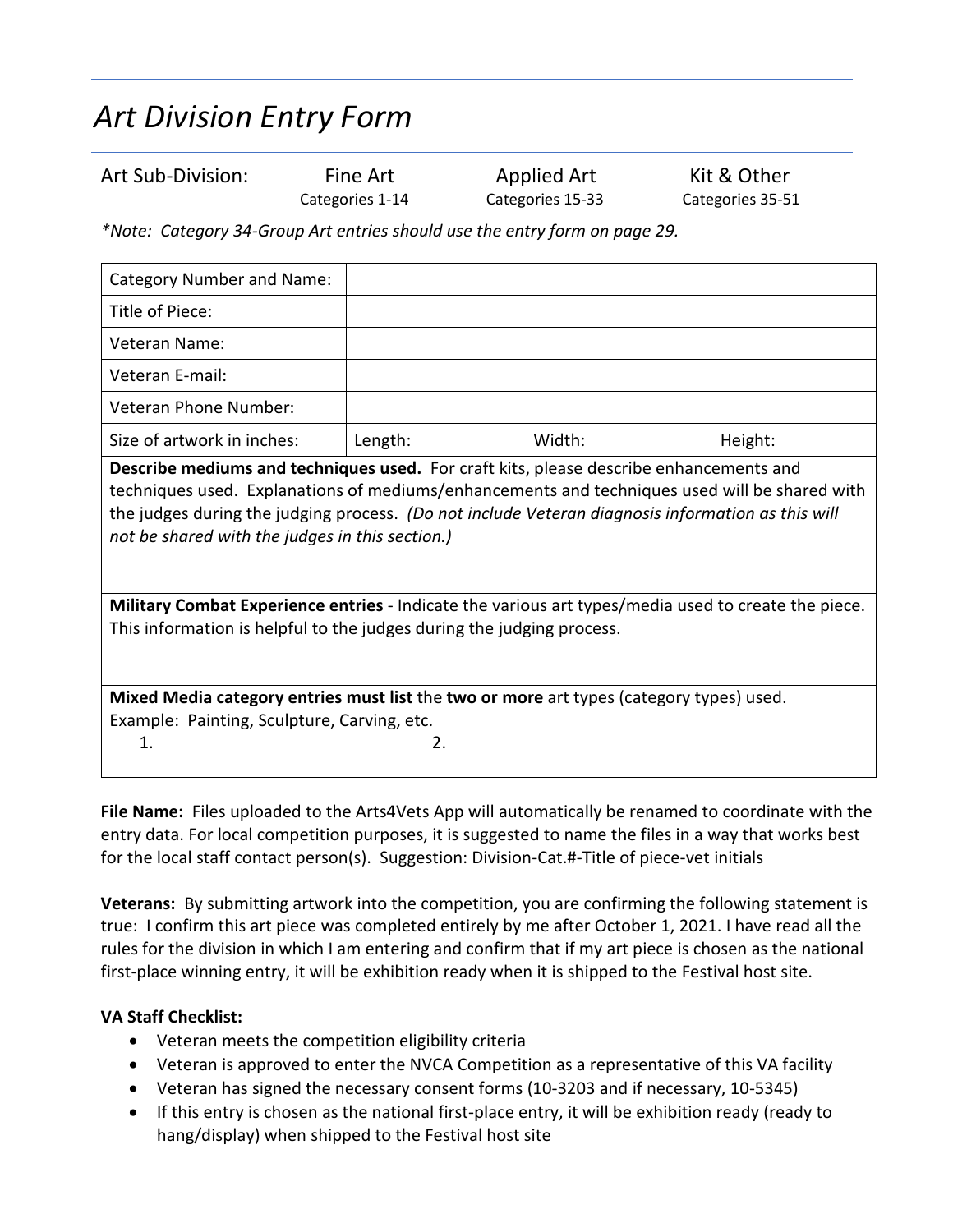## *Art Division - Group Art Entry Form*

| Category:                    | 34-Group Art |
|------------------------------|--------------|
| Title of Piece:              |              |
| Veteran Group Name:          |              |
| Number of Veterans in Group: |              |

| <b>First Name</b> | <b>Last Name</b> | Email | <b>Phone Number</b> |
|-------------------|------------------|-------|---------------------|
|                   |                  |       |                     |
|                   |                  |       |                     |
|                   |                  |       |                     |
|                   |                  |       |                     |
|                   |                  |       |                     |
|                   |                  |       |                     |

| Size of artwork in inches:                                                                                                                                                                                                                                    | Length: | Width: | Height: |  |
|---------------------------------------------------------------------------------------------------------------------------------------------------------------------------------------------------------------------------------------------------------------|---------|--------|---------|--|
| Describe mediums and techniques used. Explanations of mediums and techniques used will be<br>shared with the judges during the judging process. (Do not include Veteran diagnosis information<br>as this will not be shared with the judges in this section.) |         |        |         |  |
|                                                                                                                                                                                                                                                               |         |        |         |  |
|                                                                                                                                                                                                                                                               |         |        |         |  |
|                                                                                                                                                                                                                                                               |         |        |         |  |

**File Name:** Files uploaded to the new Arts4Vets App will automatically be renamed to coordinate with the entry data. For local competition purposes, it is suggested to name the files in a way that works best for the local staff contact person(s). (Example: Division and Category Number)

#### **VA Staff Checklist:**

- Veterans meet the competition eligibility criteria
- Veterans are approved to enter the NVCA Competition as representatives of this VA facility
- Veterans have signed the necessary consent forms (10-3203 and if necessary, 10-5345)
- If this entry is chosen as the national first-place entry, it will be exhibition ready (ready to hang/display) when shipped to the Festival host site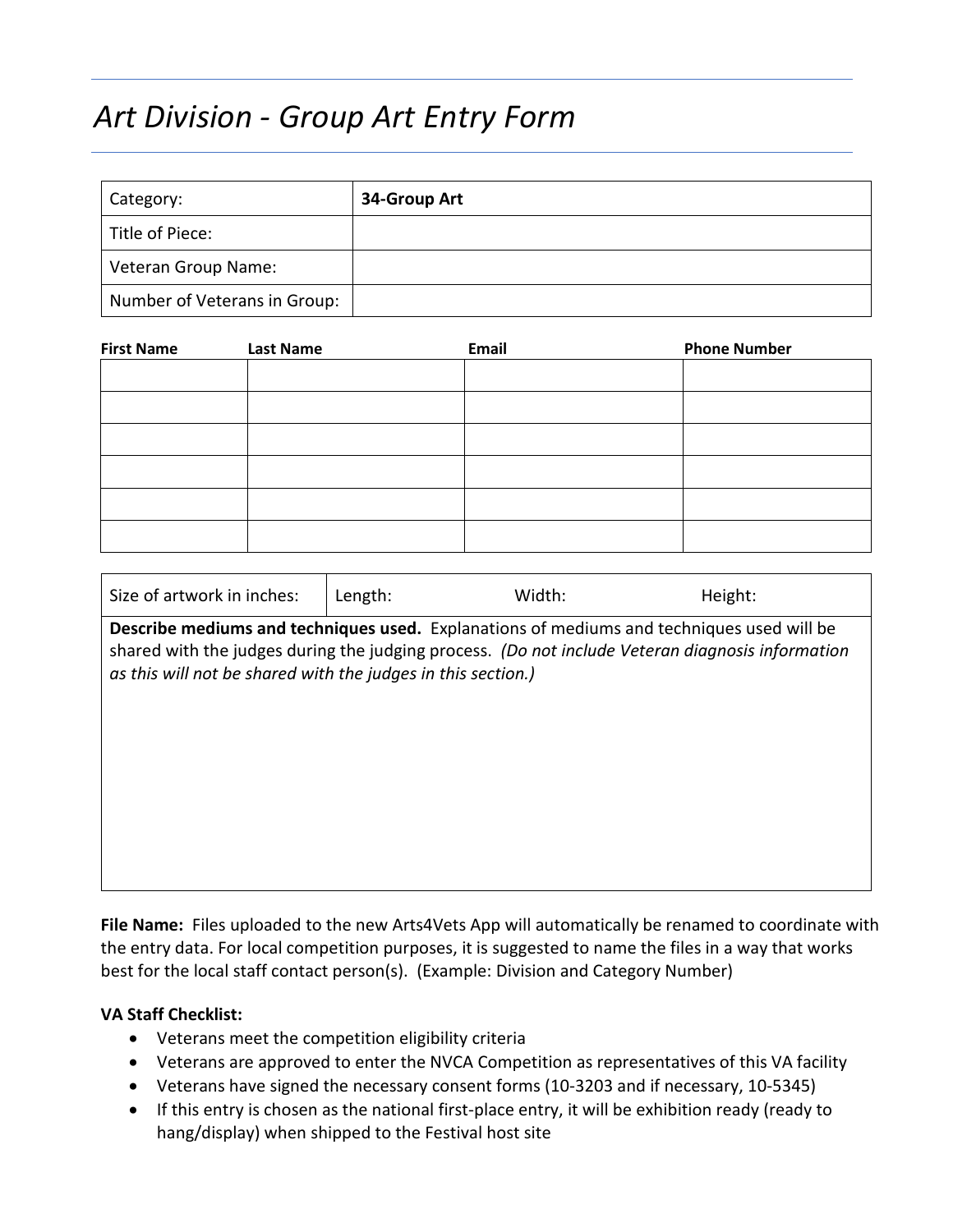### **EACH VETERAN MUST SIGN FORM 10-3203 TO COMPETE IN THE LOCAL AND NATIONAL LEVEL**

**CREATIVE ARTS COMPETITIONS.** The signed form should not be submitted to the Arts4Vets App for national competition judging. The signed form must be safeguarded at the Veteran's VA facility.

### $\mathbf{\Sigma}$  Department of Veterans Affairs

### **CONSENT FOR PRODUCTION AND USE OF VERBAL OR WRITTEN STATEMENTS, PHOTOGRAPHS, DIGITAL IMAGES, AND/OR VIDEO OR AUDIO RECORDINGS BY VA**

**NAME OF INDIVIDUAL WHOSE STATEMENT, LIKENESS, OR VOICE IS REQUESTED**

**NOTE:** The execution of this form does not authorize production or use of materials except as specified below. The specified material may be produced and used by VA for authorized purposes identified below, such as education of VA personnel, research activities, or promotional efforts. It may also be disclosed outside VA as permitted by law and as noted below. If the material is part of a VA system of records, it may be disclosed outside VA as stated in the "Routine Uses" in the "VA Privacy Act Systems of Records" published in the Federal Register.

The purpose of this form is to document your consent to the Department of Veterans Affairs' (VA) request to obtain, produce, and/or use a verbal or written statement or a photograph, digital image, and/or video or audio recording containing your likeness or voice. By signing this form, you are authorizing the production or use only as specified below.

You are NOT REQUIRED TO CONSENT TO VA's REQUEST to obtain, produce, and/or use your statement, likeness, or voice. Your decision to consent or refuse will not affect your access to any present or future VA benefits for which you are eligible.

You may rescind your consent at any time prior to or during production of a photograph, digital image, or video or audio recording, or before or during your provision of a verbal or written statement. You may rescind your consent after production is complete if the burden on VA of complying with that request is not unreasonable considering the financial and administrative costs, the ease of compliance that number of parties involved, and **the Veteran's VA facility and the Dept. of VA Office of National Veterans Sports Programs & Special Events.**

The photograph, digital image, and/or video or audio recording will be produced while I am (describe the activity or situation) (*To Be Completed by the Department of Veteran Affairs, if applicable)* 

**A participant in an adaptive sport or creative arts therapy program sponsored by the Veteran's VA facility and the Office of National Veterans Sports Programs and Special Events (NVSP&SE) and the American Legion Auxiliary.**

#### **Check at least one of the following (to be completed by VA)**

I hereby voluntarily and without compensation authorize Department of Veterans Affairs NVSP&SE and/or the Veteran's VA facility to produce a photograph, digital image, and/or video or audio recording of me (or of the above named individual if the individual is legally unable to give consent).

 $|\mathbf{X}|$  I hereby voluntarily and without compensation authorize **Department of Veterans Affairs NVSP&SE** and/or the Veteran's VA facility to obtain or use a verbal or written statement from me (or the of the above named individual if the individual is legally unable to give consent).